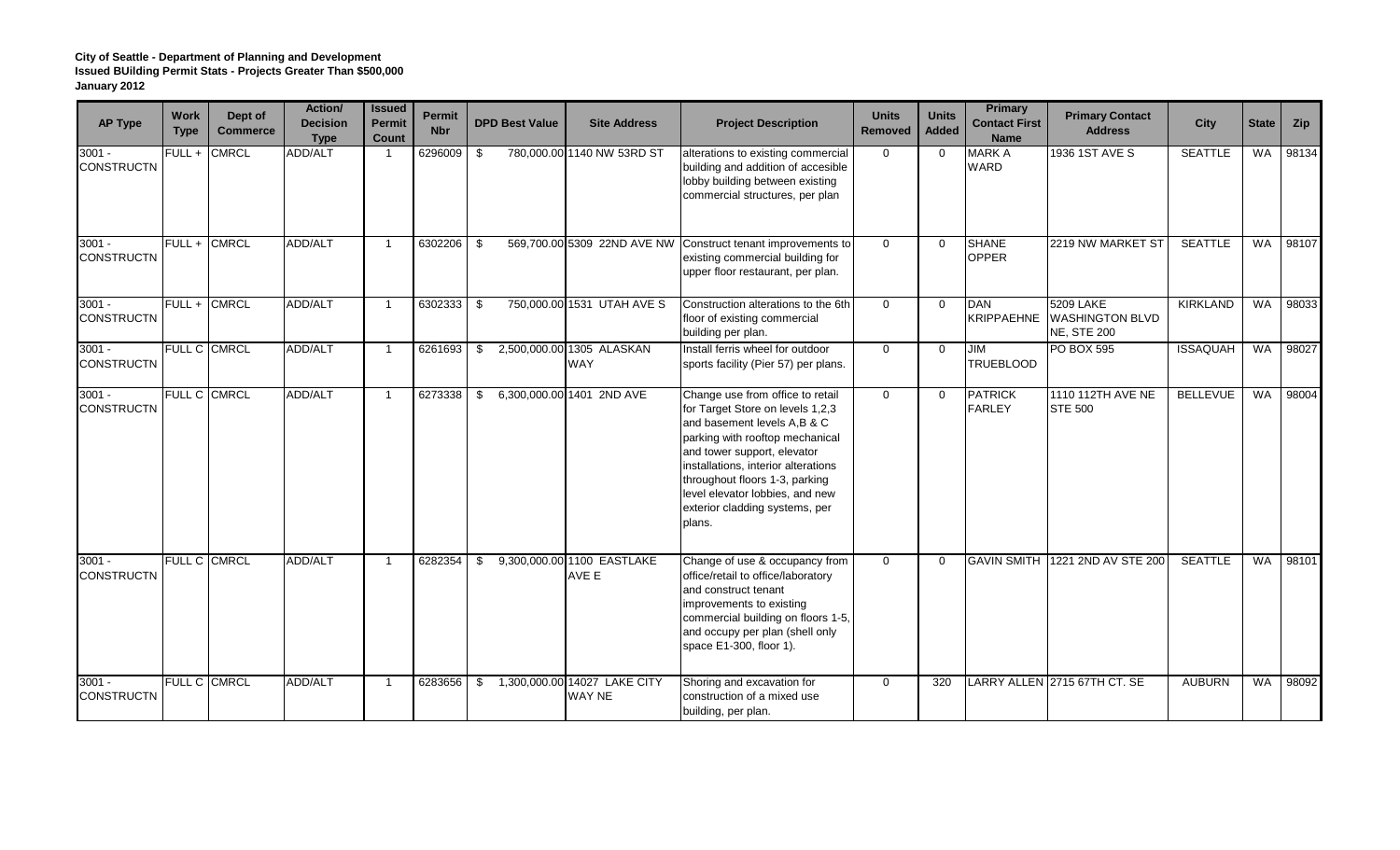| <b>AP Type</b>                | <b>Work</b><br><b>Type</b> | Dept of<br><b>Commerce</b> | Action/<br><b>Decision</b><br><b>Type</b> | <b>Issued</b><br>Permit<br>Count | <b>Permit</b><br><b>Nbr</b> | <b>DPD Best Value</b> | <b>Site Address</b>                | <b>Project Description</b>                                                                                                                                                                                                                                                 | <b>Units</b><br><b>Removed</b> | <b>Units</b><br><b>Added</b> | <b>Primary</b><br><b>Contact First</b><br><b>Name</b> | <b>Primary Contact</b><br><b>Address</b> | <b>City</b>     | <b>State</b> | Zip   |
|-------------------------------|----------------------------|----------------------------|-------------------------------------------|----------------------------------|-----------------------------|-----------------------|------------------------------------|----------------------------------------------------------------------------------------------------------------------------------------------------------------------------------------------------------------------------------------------------------------------------|--------------------------------|------------------------------|-------------------------------------------------------|------------------------------------------|-----------------|--------------|-------|
| $3001 -$<br><b>CONSTRUCTN</b> | FULL C CMRCL               |                            | ADD/ALT                                   | $\overline{\mathbf{1}}$          | 6287241                     | \$                    | 2,500,000.00 5933 6TH AVE S        | Construct substantial alteration to<br>existing warehouse/office building<br>including mechanical & envelope<br>upgrades and high-pile storage,<br>per plan.                                                                                                               | $\Omega$                       | $\Omega$                     | <b>RANDY</b><br><b>MORGAN</b>                         | 1326 5TH AVE #500                        | <b>SEATTLE</b>  | WA           | 98101 |
| $3001 -$<br><b>CONSTRUCTN</b> | FULL C CMRCL               |                            | ADD/ALT                                   | $\mathbf 1$                      | 6292232                     | \$                    | 1,525,820.00 1201 9TH AVE          | Tenant improvements to ground,<br>1st and 3rd floor R&D laboratory,<br>per plan. Project includes<br>revisions to mechanical system.                                                                                                                                       | $\Omega$                       | $\Omega$                     | <b>BEVERLY</b><br><b>TIEDJE</b>                       | 710 2ND AVENUE                           | <b>SEATTLE</b>  | <b>WA</b>    | 98104 |
| $3001 -$<br><b>CONSTRUCTN</b> | <b>FULL C CMRCL</b>        |                            | ADD/ALT                                   | $\mathbf{1}$                     | 6297358                     | \$                    | 1,050,000.00 1415 5TH AVE          | Structural & non-structural<br>alterations to 4th floor of existing<br>Red Lion Hotel building including<br>changing occupancy to meeting<br>rooms and new stair construction<br>to 3rd floor, occupy per plan.                                                            | $\Omega$                       | $\Omega$                     | <b>HEATHER</b><br><b>HAYES</b>                        | 117 S MAIN ST<br><b>SUITE 400</b>        | <b>SEATTLE</b>  | <b>WA</b>    | 98104 |
| $3001 -$<br><b>CONSTRUCTN</b> | FULL C CMRCL               |                            | ADD/ALT                                   | $\mathbf{1}$                     | 6297563                     | \$                    | 2,900,000.00 1900 5TH AVE          | Alterations to existing building 1st<br>2nd and 3rd floors, per plans.<br>Change use from restaurant to<br>meeting rooms on portion of 1st<br>floor and 3rd floor mezzanine.<br>Maintian existing restuarant in<br>portion of north and south 2nd<br>floor. (Westin Hotel) | $\mathbf 0$                    | $\overline{0}$               | <b>JASON</b><br><b>DARDIS</b>                         | 901 5TH AVE SUITE<br>700                 | <b>SEATTLE</b>  | <b>WA</b>    | 98164 |
| <b>COMMERCIAL ADD/ALT</b>     |                            |                            |                                           | 11                               |                             | \$29,475,520.00       |                                    |                                                                                                                                                                                                                                                                            | $\mathbf{0}$                   | 320                          |                                                       |                                          |                 |              |       |
| $3001 -$<br><b>CONSTRUCTN</b> | $FULL +$ MF                |                            | ADD/ALT                                   | -1                               | 6298794                     | - \$                  | 869,000.00 8745 GREENWOOD<br>AVE N | Remove and replace siding,<br>windows, doors, roofing, decks<br>and deck railings at existing<br>condominium building per plans.                                                                                                                                           | $\Omega$                       | 57                           | <b>KYLE RUDKIN</b>                                    | 710 2ND AVE SUITE<br>820                 | <b>SEATTLE</b>  | <b>WA</b>    | 98104 |
| <b>MULTIFAMILY ADD/ALT</b>    |                            |                            |                                           | $\mathbf{1}$                     |                             | 869,000.00<br>\$      |                                    |                                                                                                                                                                                                                                                                            | $\Omega$                       | 57                           |                                                       |                                          |                 |              |       |
| $3003 -$<br><b>BLANKET</b>    | FULL C CMRCL               |                            | <b>CHILD</b>                              | -1                               | 6300066                     | - \$                  | 560,000.00 1201 3RD AVE            | Blanket Permit for interior non-<br>structural alterations to Union<br>Bank floor 9                                                                                                                                                                                        | $\mathbf 0$                    | $\mathbf 0$                  | <b>CHIEN CHEN</b>                                     | 909 112TH AVE NE                         | <b>BELLEVUE</b> | WA           | 98004 |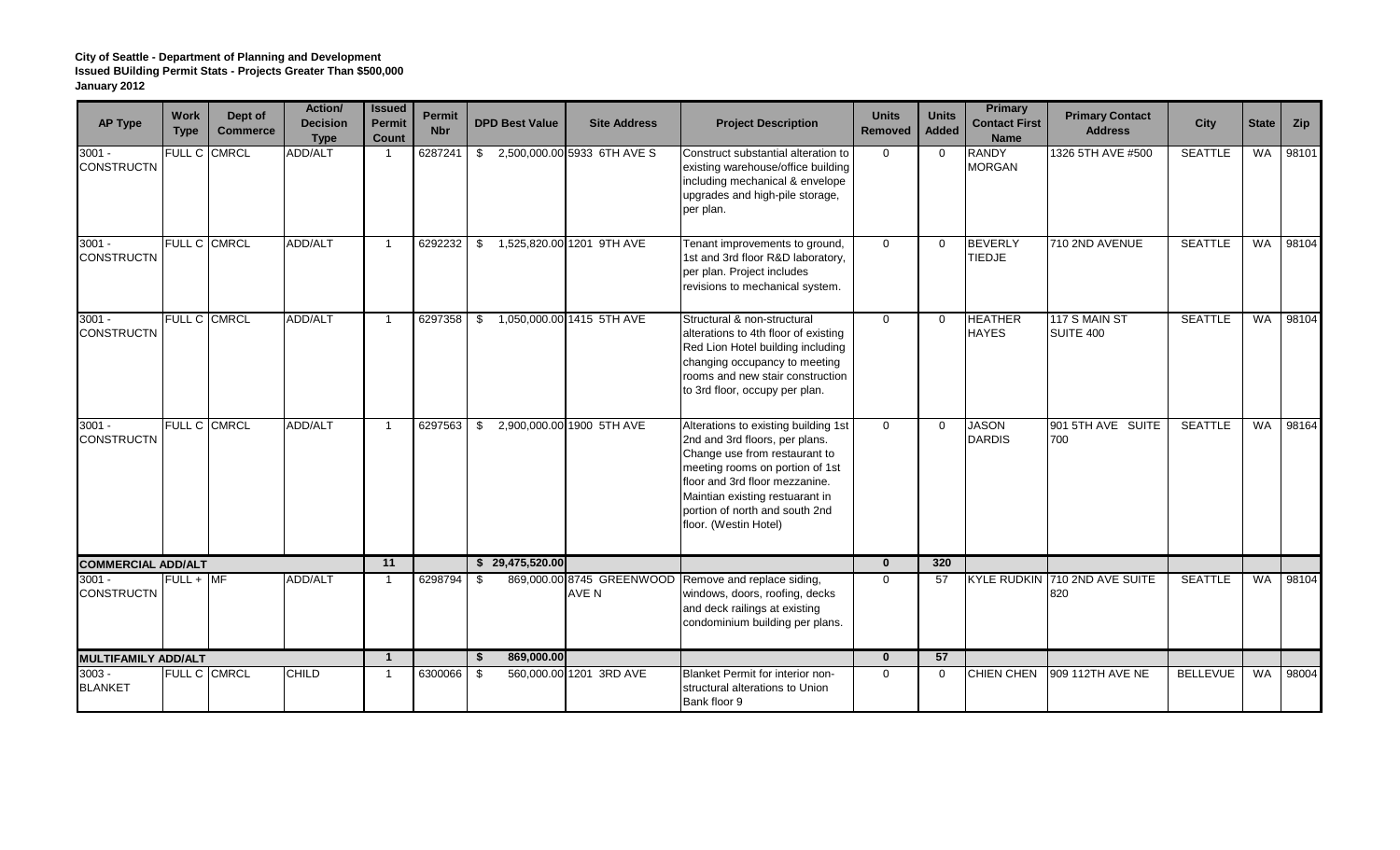| <b>AP Type</b>                     | <b>Work</b><br><b>Type</b> | Dept of<br><b>Commerce</b> | Action/<br><b>Decision</b><br><b>Type</b> | <b>Issued</b><br><b>Permit</b><br>Count | <b>Permit</b><br><b>Nbr</b> | <b>DPD Best Value</b> | <b>Site Address</b>                  | <b>Project Description</b>                                                                                                                                                                                                                                                                                                                             | <b>Units</b><br>Removed | <b>Units</b><br><b>Added</b> | <b>Primary</b><br><b>Contact First</b><br><b>Name</b> | <b>Primary Contact</b><br><b>Address</b> | <b>City</b>    | <b>State</b> | Zip   |
|------------------------------------|----------------------------|----------------------------|-------------------------------------------|-----------------------------------------|-----------------------------|-----------------------|--------------------------------------|--------------------------------------------------------------------------------------------------------------------------------------------------------------------------------------------------------------------------------------------------------------------------------------------------------------------------------------------------------|-------------------------|------------------------------|-------------------------------------------------------|------------------------------------------|----------------|--------------|-------|
| $3003 -$<br><b>BLANKET</b>         | FULL C CMRCL               |                            | <b>CHILD</b>                              |                                         | 6303295                     | \$                    | 5,130,000.00 2001 8TH AVE            | Blanket permit for interior non-<br>structural alterations to Amazon<br>West 8th, Firs 15-24                                                                                                                                                                                                                                                           | $\mathbf 0$             | $\Omega$                     | <b>CHIEN CHEN</b>                                     | 1001 4TH AVE STE<br>440                  | <b>SEATTLE</b> | WA           | 98101 |
| $3003 -$<br><b>BLANKET</b>         | <b>FULL C CMRCL</b>        |                            | <b>CHILD</b>                              |                                         | 6303298                     | - \$                  | 2,000,000.00 2001 8TH AVE            | Blanket permit for interior non-<br>structural alterations for Amazon<br>West 8th, Firs 7-10                                                                                                                                                                                                                                                           | $\mathbf 0$             | $\Omega$                     | <b>CHIEN CHEN</b>                                     | 1001 4TH AVE STE<br>440                  | <b>SEATTLE</b> | <b>WA</b>    | 98101 |
| $3003 -$<br><b>BLANKET</b>         | <b>FULL C CMRCL</b>        |                            | <b>CHILD</b>                              |                                         | 6303551                     | \$                    | 2,772,000.00 1301 2ND AVE            | <b>Blanket Permit Commercial TI on</b><br>floors 17, 41 and 42 (Boeing Co).                                                                                                                                                                                                                                                                            | $\Omega$                | $\Omega$                     | <b>MARK</b><br><b>CLEMENT</b>                         | P O BOX 3707 MC 1W<br>09                 | <b>SEATTLE</b> | <b>WA</b>    | 98124 |
| $3003 -$<br><b>BLANKET</b>         | <b>FULL C CMRCL</b>        |                            | <b>CHILD</b>                              |                                         | 6304714                     | - \$                  | 730,000.00 87 LENORA ST              | Blanket Permit for interior non-<br>structural alterations to 3rd floor.                                                                                                                                                                                                                                                                               | $\Omega$                | $\mathbf{0}$                 | <b>MATT</b><br><b>RUMBAUGH</b>                        | 2201 6TH AV SUITE<br>1405                | <b>SEATTLE</b> | WA           | 98121 |
| $3003 -$<br><b>BLANKET</b>         | <b>FULL C CMRCL</b>        |                            | <b>CHILD</b>                              |                                         | 6307244                     | \$                    | 1,249,778.00 130 QUEEN ANNE<br>AVE N | Blanket Permit for interior non-<br>structural alterations for Seattle<br>Housing Authority floors 1,3,4, &                                                                                                                                                                                                                                            | $\Omega$                | $\Omega$                     | <b>MARLEEN</b><br>JENSEN                              | 1000 2ND AVE                             | <b>SEATTLE</b> | WA           | 98104 |
| <b>BLANKET TENNANT IMPROVEMENT</b> |                            |                            |                                           | 6                                       |                             | \$12,441,778.00       |                                      |                                                                                                                                                                                                                                                                                                                                                        | $\mathbf{0}$            | $\mathbf{0}$                 |                                                       |                                          |                |              |       |
| $1004 -$<br><b>MECHANICAL</b>      | <b>FULL C CMRCL</b>        |                            | <b>MECHANICAL</b>                         |                                         | 6301973                     | - \$                  | 579,830.00 1301 2ND AVE              | Demo existing VAV boxes & low<br>pressure ductwork, installing new<br>& relocated VAV boxes to<br>accomodate new floor plan while<br>reusing existing floor by floor air<br>handling units and medium<br>pressure ductwork. New exhaust<br>systems for new toilet room,<br>installing small chilled water fan<br>coils serving IDF rooms per<br>plans. | $\Omega$                | $\Omega$                     | <b>JESICA</b><br><b>ROGERS</b>                        | 1221 2ND AVE<br><b>NORTH</b>             | <b>KENT</b>    | <b>WA</b>    | 98032 |
| $1004 -$<br><b>MECHANICAL</b>      | FULL C CMRCL               |                            | <b>MECHANICAL</b>                         |                                         | 6304284                     | \$                    | 1,800,000.00 2001 8TH AVE            | Chilled water fan coil units (office<br>areas); chill water FCU serving<br>the UPS room; fan termainal<br>VAV units; low pressure duct;<br>transfer fans; HVAC chilled water<br>piping; Relief fans per plans.                                                                                                                                         | $\mathbf 0$             | $\Omega$                     | <b>KAREN</b><br><b>GEORGE</b>                         | 9322 14TH AVE S                          | <b>SEATTLE</b> | <b>WA</b>    | 98108 |